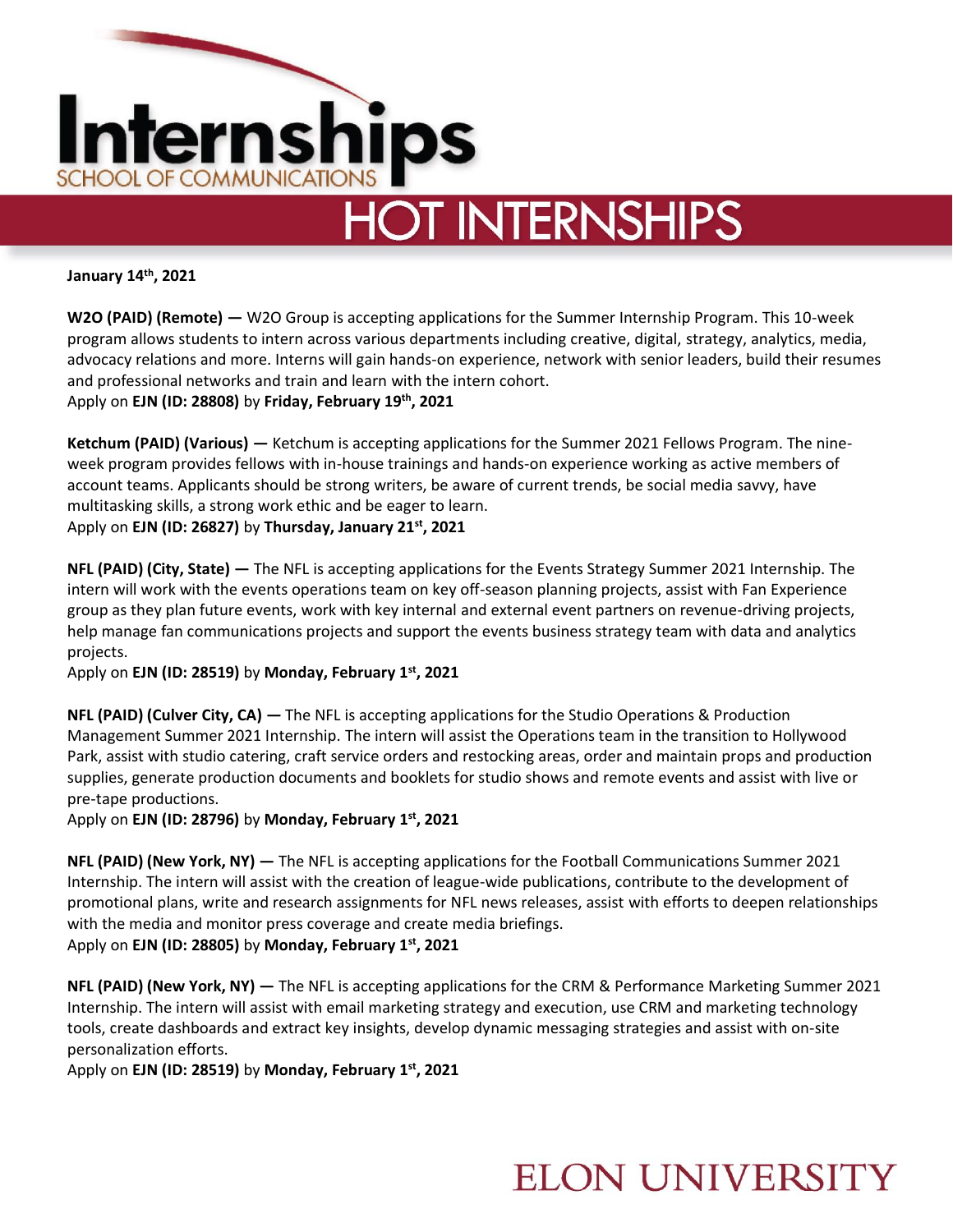



**NFL (PAID) (New York, NY) —** The NFL is accepting applications for the Corporate Strategy and Data & Analytics Summer 2021 Internship. This department has three core focuses that the intern will assist in: strategic planning, special projects and data & analytics. The intern will work on strategic planning including ROI analyses, international growth projects, lifetime value analyses, analytic tool use, data reporting and media metrics dashboarding. Apply on **EJN (ID: 28802)** by **Monday, February 1st, 2021**

**NFL (PAID) (New York, NY) —** The NFL is accepting applications for the Community Relations/Social Responsibility Summer 2021 Internship. The intern will oversee all NFL Community Relations social media accounts, coordinate a virtual community event for NFL employees and participate in internal department and external NFL partner meetings.

Apply on **EJN (ID: 28803)** by **Monday, February 1st, 2021**

**The Native American Journalists Association (PAID) (New York, NY) —** The Native American Journalists Association (NAJA) is seeking Summer 2021 News Fellows. The NAHA News Fellowships partners with NBC to give students real world experience and exposure to News divisions. Applicants must be current NAJA members, be a journalism or communications major, have a cumulative GPA of 3.0 or above and must be currently enrolled full-time at a U.S. college or university.

Apply on **EJN (ID: 28795)** by **Wednesday, January 27th, 2021**

**Roku (San Jose, CA) —** Roku is seeking a Summer 2021 Consumer PR Intern. The intern will support the Consumer PR team with internal and external projects, develop press materials, blog posts, newsletters, pitches, media analyses and reports, participate in PR planning and strategy ideation and communication knowledgeably about the Roku streaming platform. Applicants should have a strong interest in the news and media industries. Apply on **EJN (ID: 28762)**

**Charles Aris (PAID) (Greensboro, NC) —** Charles Aris is accepting applications for the Marketing & Digital Internship for spring semester 2021 and summer 2021. Interns will optimize the firm's inbound marketing efforts, help create compelling content, help manage content for the website and social networks, enhance SEO, analyze the website and social media pages and learn about the industry in general. Apply on **EJN (ID: 28727)** 

**Arthur W. Page Society (PAID) (New York, NY) —** The Arthur W. Page Society is accepting applications for the DEI Internship for spring 2021. The intern will support communications and marketing initiatives for the DEI and DAA PR teams, coordinate and execute day-to-day social tasks including content creation and copywriting, manage the website and monitor emails, support and implement a social media strategy and provide administrative support to team members.

Apply on **EJN (ID: 28624)** by **Friday, February 5th, 2021**

**Food Research and Action Center (FRAC) (PAID) (Remote) —** The Food Research and Action Center is seeking a Communications Intern. The intern will develop and maintain targeted press lists, track daily media coverage, update and maintain the media database, assist with writing news releases, social media and web content, organize the photo library and attend weekly team meetings. Apply on **EJN (ID:28588)**

**11th Hour Racing (PAID) (Newport, RI) —** 11th Hour Racing is seeking a Marketing and Public Relations Intern for Summer 2021. The intern will design concepts and content for digital media marketing, develop and present

## **ELON UNIVERSITY**